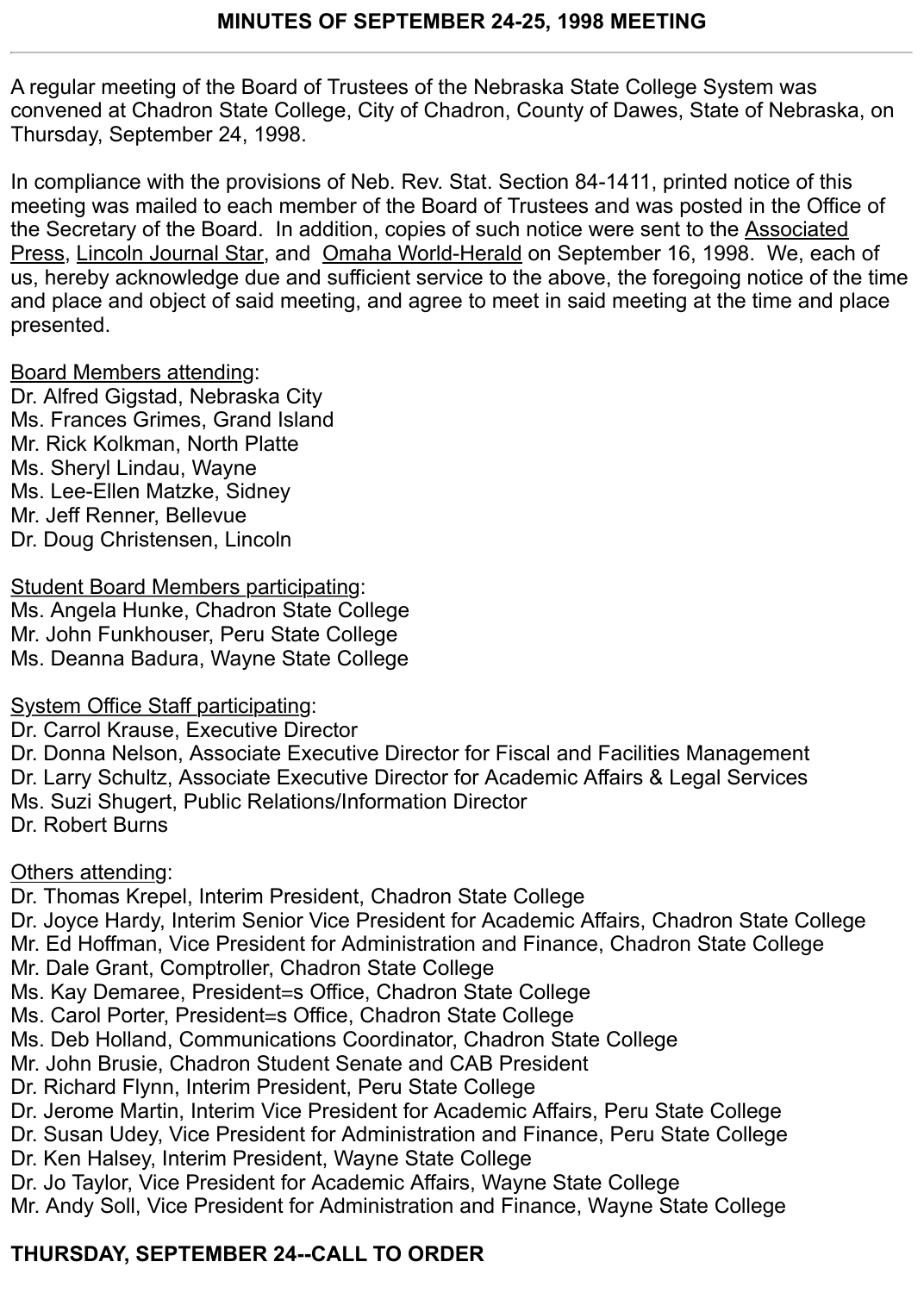The meeting was called to order at 10:00 a.m. A roll call was taken: Christensen, Gigstad, Grimes, Kolkman, Lindau, Matzke, Renner; Badura, Funkhouser and Hunke were present.

### **STRATEGIC PLANNING WORKSHOP**

The following concepts and discussion points emerged. Additional background information will be presented in Wayne so that the Board may begin to formulate policy direction for the next stage of the System planning process.

#### Discussion from Demographic Issue Information

A shrinking pool of high school graduates will challenge the State Colleges to remain efficient and effective providers of higher education. Enrollments cannot be maintained by Atraditional@ students; therefore other strategies must be considered and board policy written or revised where necessary to support those strategies.

Transfer -- The student base may be shored up by an expanded effort to increase transfer students. Problems with this include the fact that most community college students are geographically bound; therefore transfers from these institutions are not necessarily Aseamless@ even though the course work is compatible. In many areas of the work force, the associate or technical degree is considered adequate, offering another deterrent to transfer.

Retention -- Student retention at the State Colleges is below the national average of AASCU institutions.

Off-campus Course Delivery -- While courses are offered in many different locations, there is a Athreshold@ of enrollment that makes the course economically feasible for the college.

Technology -- While each of the campuses has made progress in offering distance education, this teaching and learning mode is but a small part of the total educational experience.

Marketing -- The State Colleges are not clearly understood by urban Nebraska or, in many instances, by other postsecondary systems within the state.

#### Discussion from Teacher Education Issue Information

Ten thousand teachers who are not currently in the training pipeline will be needed in Nebraska in the next decade.

#### Policy Questions for Further Discussion

Role and mission Economic development, emphasis on multicultural experiences and languages Course delivery external to campus, serving people where they are, including the potential for higher ed centers Open admissions Alignment with K-12 standards Professional development Students= financial access to higher education

#### Follow-up for Further Discussion

Additional statistical data on retention and transfers The number of community college students who are choosing the general education (academic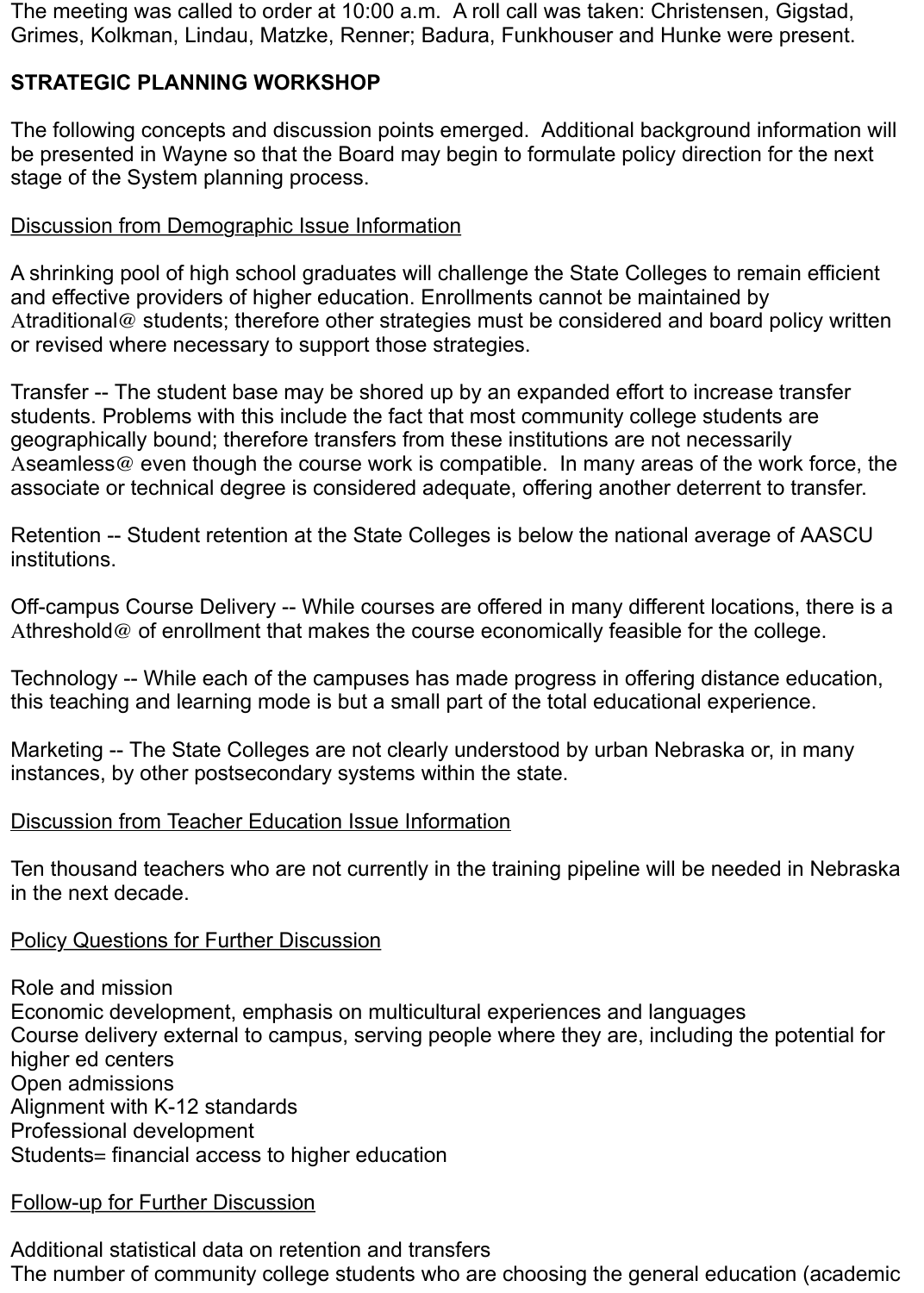transfer) core Coordinating Commission approval process for course delivery/higher ed centers

**ADJOURNMENT** -- The workshop was adjourned at 12:10 p.m.

## **FRIDAY, SEPTEMBER 25**

## **CALL TO ORDER**

The meeting was called to order at 8:45 a.m. A roll call was taken: Christensen, Gigstad, Grimes, Kolkman, Lindau, Matzke, Renner; Badura and Hunke were present. Funkhouser arrived after roll call.

## **EXECUTIVE SESSION**

Ms. Lindau moved and Ms. Grimes seconded a motion to go into executive session at 8:45 a.m. for the purpose of discussing personnel and labor relations issues. Christensen, Gigstad, Grimes, Kolkman, Lindau, Matzke Renner; Badura, Funkhouser and Hunke voted aye. Motion carried.

Ms. Matzke moved and Dr. Gigstad seconded a motion to go out of executive session at 9:30 a.m. and reconvene in Public Session. Christensen, Gigstad, Grimes, Kolkman, Lindau, Matzke, Renner; Badura, Funkhouser and Hunke voted aye. Motion carried.

## **PUBLIC SESSION**

Mr. Kolkman, Chair, called the public session to order at 9:44 a.m.

### **APPROVAL OF THE AGENDA**

Ms. Matzke moved and Ms. Grimes seconded a motion to approve the agenda as submitted. Christensen, Gigstad, Grimes, Kolkman, Lindau, Matzke and Renner; Hunke, Funkhouser and Badura voted aye. Motion carried.

### **PUBLIC COMMENTS**

Deb Holland, Professional Staff Association Vice President, expressed concerns regarding the recent change in the employee health care plan to a PPO plan, and asked the Board to keep in mind that Chadron employees often need to cross state lines for health care.

John Brusie, CAB President and Student Senate member, addressed the Board with questions regarding the need for computer requests to go through Chadron=s computer services department. Dr. Krause explained that the campuses are bound by State Purchasing rules and contracts to submit request forms and purchase equipment through the Materiel Division of the State.

## **APPROVAL OF MINUTES FROM THE AUGUST 7, 1998 MEETING**

Dr. Christensen moved and Mr. Renner seconded a motion to approve the minutes of the August 7 meeting. Christensen, Gigstad, Grimes, Kolkman, Lindau, Matzke and Renner; Hunke, Funkhouser and Badura voted aye. Motion carried.

## **NEW BUSINESS** -- **CONSENT AGENDA**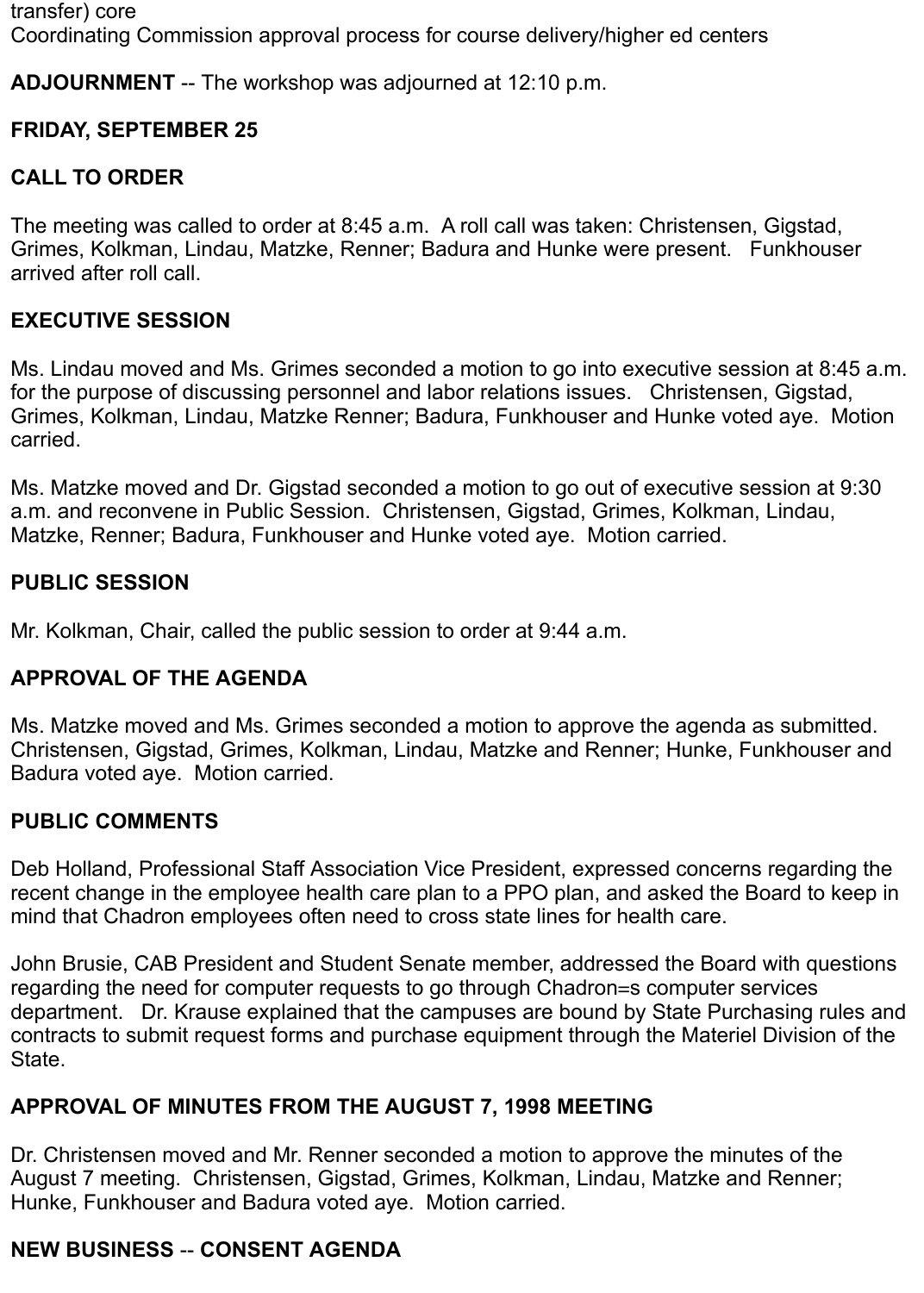**Personnel Recommendations** (attached to official minutes) **Professional Conduct Committee Membership** (information only) The following committee appointments were announced by the three State Colleges

(Presidential appointments denoted with \*):

Faculty Professional Conduct Committee Chadron State College: Dr. George Watson, Professor of Criminal Justice\* (98-99) Dr. Frank Ferguson, Professor of Mathematics (98-00) Dr. Jackson Hammitt, Professor of Music (98-01)

Peru State College: Mr. Ross Udey, Assistant Professor of Industrial Technology\* Mr. Rob Evans, Assistant Professor of Industrial Technology Dr. Bill Snyder, Professor of Business

Wayne State College: Dr. William Filter, Chair, Rank & Professional Development Committee\* Dr. JoAnn Bondhus, Chair, Faculty Senate Dr. Daryl Wilcox, Wayne State Education Association

Staff Professional Conduct Committee Chadron State College: Ms. Pat Hoffman, Resource & Network Facilitator\* (98-99) Mr. Todd Auer, Athletic Administrative Assistant (98-00) Mr. Mark Stephen, Computer Programmer/Trainer (98-01)

Peru State College: Ms. Donna Svarc, Financial Aid Director\* Mr. Delyn Clifton, Computer Support Specialist Ms. Renae Church, Staff Accountant

Wayne State College: Ms. Marilyn Liedorff, Librarian\* Ms. Anneliese Cawthon, Assistant Dean for Student Life Mr. Derek Anderson, Assistant Manager of Student Center

Support Staff Professional Conduct Committee Chadron State College: Ms. Amy Taylor, Staff Assistant II, Institutional Research\* (98-99) (*Senate has not elected reps*)

Peru State College: Ms. Leigh (Pat) Bruggeman, Custodian II\* (*Senate has not elected reps*)

Wayne State College: Ms. Vicki Mitzel, Secretary, Business Division\* Ms. Lynne Olson, Secretary IV, Academic Affairs Mr. George Sherry, Campus Security Officer II

#### **Instructional Load Reports** (attached to official minutes)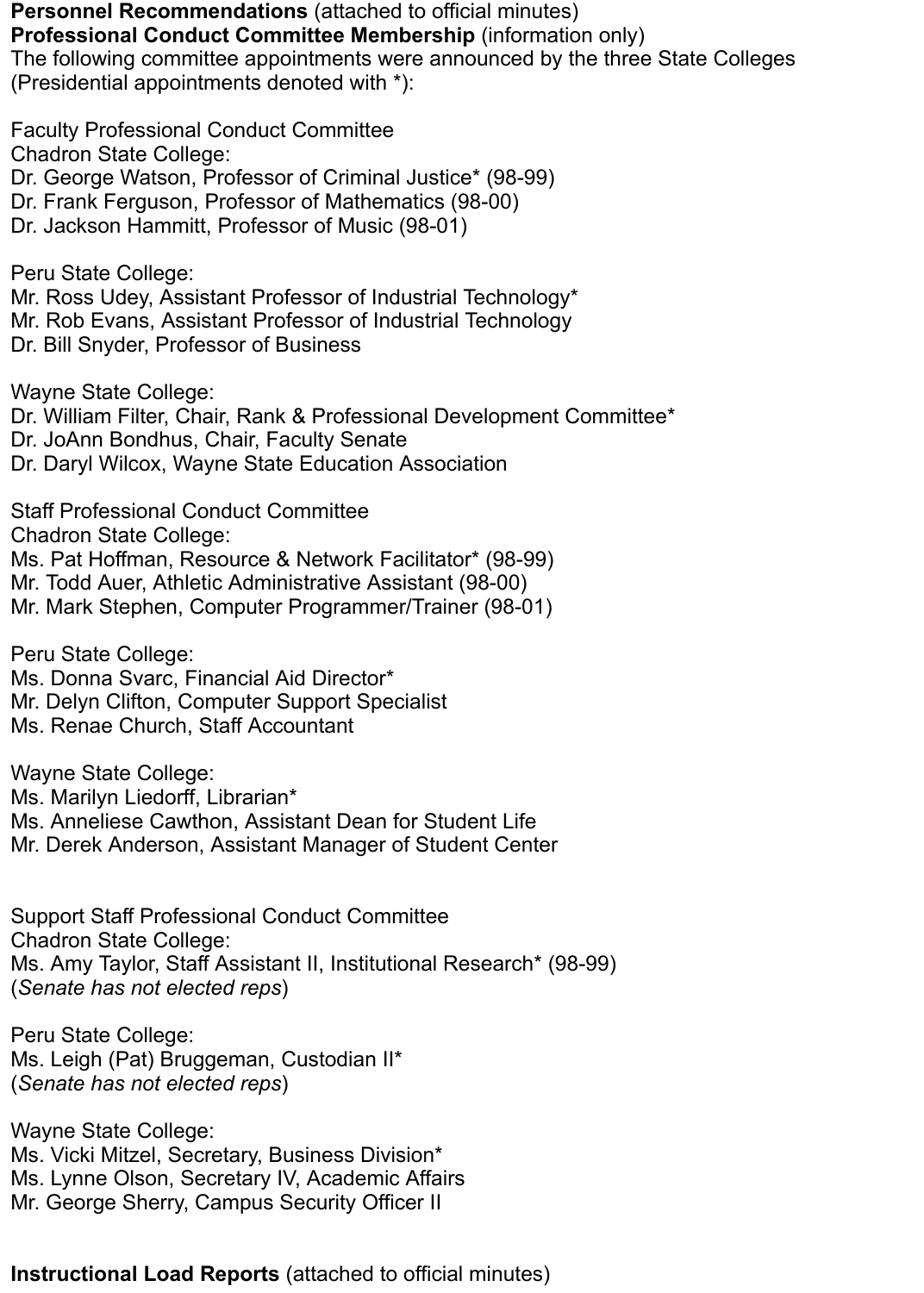**Enrollment Reports** (attached to official minutes)

## **Grant Applications**

CSC--POETRY ALIVE! Visits Chadron Funding Source: Nebraska Arts Council

Amount Requested: \$660.00

Funding Period: October 7-8, 1998

Grant requires **State Matching Funds of \$700** from the CSC convocations committee Grant requires **In-Kind Funds of \$240**: \$200 Student Ballroom rental; \$10 postage; \$20 printing; and \$10 telephone.

This grant application would provide funding to entertain the campus and community, to teach pre and in-service teachers how to teach poetry through performance, and to make poetry come alive for public school students through interactive assemblies.

CSC--Certificate in Non-Profit Organization Leadership Development

Funding Source: LB 144

Amount Requested: \$25,000

Funding Period: 1998-99

Grant requires **In-Kind Funds of \$6,250**: \$3,450 support staff time, telephone; \$2,500 facility and equipment use; \$300 registration and records management.

This grant application would provide funding for educational and hands-on training for individuals in or aspiring to be in leadership positions in non-profit organizations.

WSC--Nebraska Environmental Trust

Funding Source: State of Nebraska Lottery Funds

Amount Requested: \$12,917

Funding Period: 1999-2000

**State Maintenance of Effort** is required.

This grant application would provide funding to establish an educational wetland on the Wayne State College campus. Funds would be used for soil excavation, plant collection and establishment, an educational sign and the initial biological surveys.

## **Grant Awards**

WSC--Student Support Services (S.T.R.I.D.E.)

Funding Source: U.S. Department of Education

Amount Requested: \$184,250

Amount Awarded: \$184,250

Funding Period: 10/1/98 - 9/30/99 (second year of a five-year project period)

Grant includes **Indirect Cost funds** for the College=s use; restrictions are imposed by regulation on claiming indirect costs.

Grant will continue to fund 4.125 FTE positions.

This grant award will continue funding for the Students Taking Responsibility in Development and Education (STRIDE) Office at Wayne State. The program serves low income, first generation and/or physically handicapped students. The goal of STRIDE is to reduce the numbers of disadvantaged students dropping out because of academic programs and/or related difficulties.

**1997-98 Year-End Operating Expenditure Reports** (attached to official minutes)

### **Reallocation of Funds**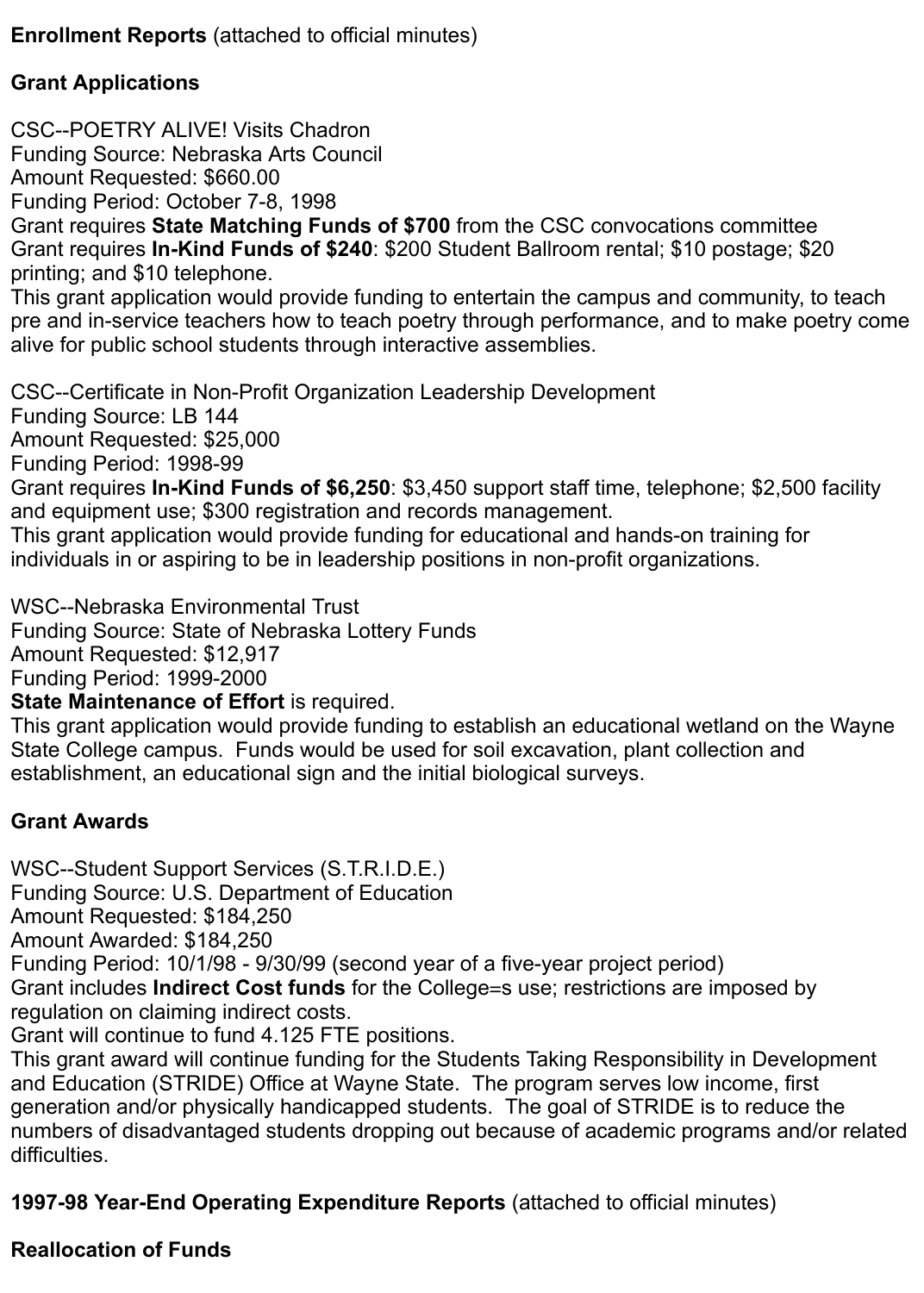The following General Funds are to be reallocated to the System Office for the payment of Dr. Robert Burns= salary and benefits for one year from the three State Colleges as follows:

| Peru State College           | \$64,297.21  |
|------------------------------|--------------|
| <b>Wayne State College</b>   | 32,148.60    |
| <b>Chadron State College</b> | 32,148.60    |
| <b>TOTAL</b>                 | \$128,594.41 |

#### **Contracts and Change Orders**

Chadron State College Contracts Location on Campus: Kent Hall Dormitory Elevator Contracted Work: Professional Services to replace elevator Contract Amount: \$5,000 Fund Source: Contingency Maintenance Contractor: Rex Peterson, Architect

Location on Campus: Maintenance Building Contracted Work: Professional Services Contract Amount: \$8,020 Fund Source: Cash Contractor: Bahr Vermeer and Haecker

Peru State College Contracts Location on Campus: Campus Contracted Work: Mowing for Oak Bowl, AP@ bank, practice field bank (to be completed by 8/10) Contract Amount: \$1,200 Fund Source: Cash Contractor: Phil=s Lawn Service of Peru, NE

Location on Campus: Dormitory rooms Contracted Work: Interior dorm room painting Contract Amount: \$1,400 Fund Source: Revenue Bond Contractor: J&C Enterprises of Auburn, NE

Location on Campus: Industrial Technology Building Contracted Work: Exterior trim painting Contract Amount: \$500 Fund Source: Cash Contractor: J&C Enterprises of Auburn, NE

Location on Campus: Marquis Contracted Work: Marquis painting Contract Amount: \$400 Fund Source: Cash Contractor: J&C Enterprises of Auburn, NE

Location on Campus: Campus Contracted Work: Mowing for Oak Bowl, AP@ bank, practice field bank (to be completed by 8/23) Contract Amount: \$1,200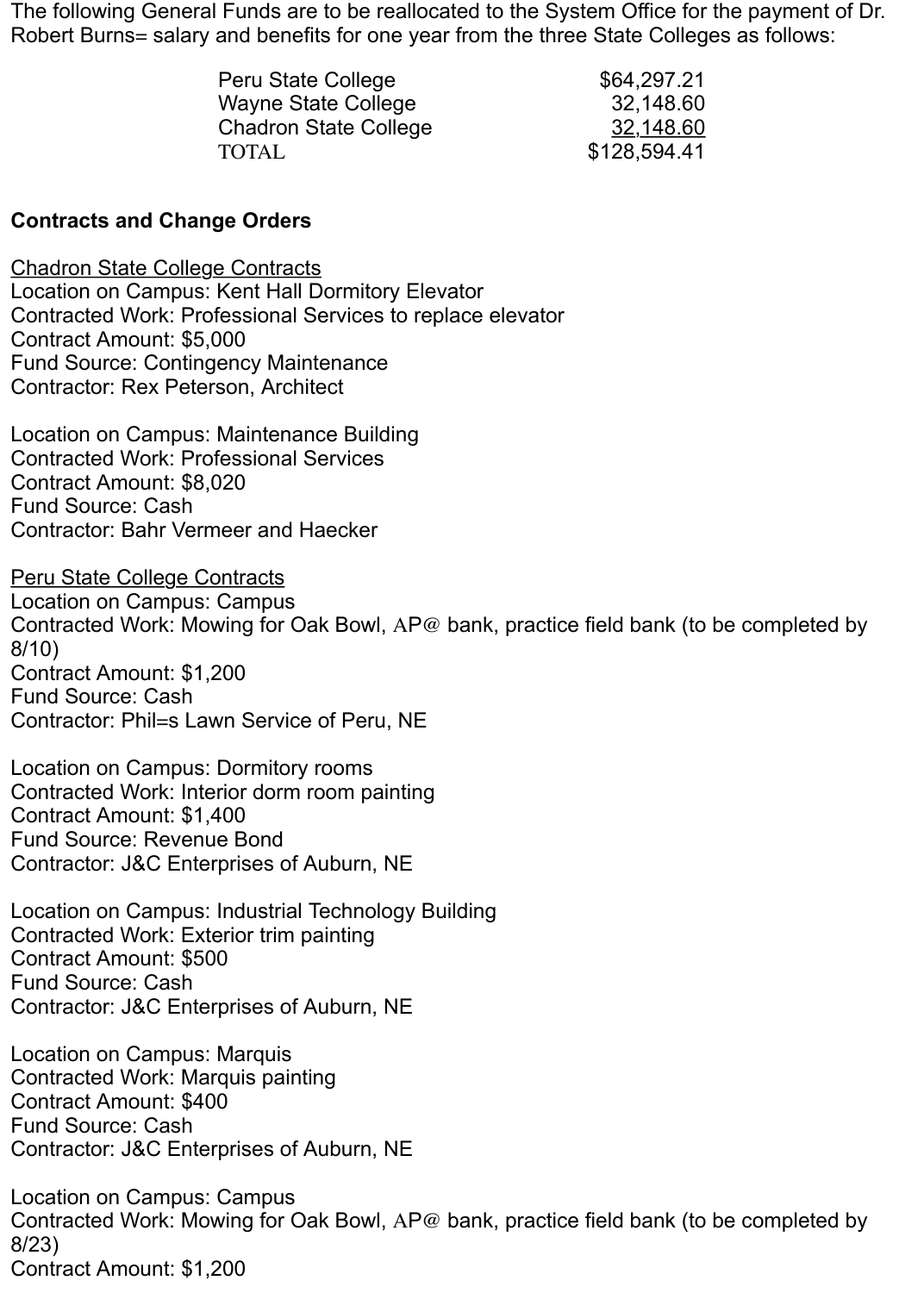Fund Source: Cash Contractor: Phil=s Lawn Service of Peru, NE

Location on Campus: Avenue Parking Lot Contracted Work: Improvements Contract Amount: \$49,000 Fund Source: Cash Contractor: General Excavating of Lincoln, NE

Location on Campus: Avenue Parking Lot Contracted Work: Liner installation Contract Amount: \$9,250 Fund Source: Cash Contractor: General Excavating of Lincoln, NE

Wayne State College Contracts Location on Campus: Recreation Center Contracted Work: Remove and replace sidewalk and drainage pipes Contract Amount: \$8,997 Fund Source: Contingency Maintenance Contractor: Christiansen Construction Company of Pender, NE

Chadron State College Change Orders Location on Campus: Burkhiser Technology Complex No. And Description: Change Order #1 for revised rail design for entrance Change Order Amount: \$885.60 Fund Source: Cash Contractor: Ainsworth-Benning Construction

Location on Campus: Burkhiser Technology Complex No. And Description: Change Order #2 for installation of structural rebar in step, replace deteriorating brick retaining wall and increase length of handrails Change Order Amount: \$1,465 Fund Source: cash Contractor: Ainsworth-Benning Construction

Peru State College Change Orders Location on Campus: Campus No. And Description: Change Order #3 to excavate and remove 1,400 cubic yards unstable soil in area of 30,000 gallon tank; decommission additional 300 gallon tank found in excavation of 30,000 gallon tank; coordinate re-routing storm sewer Change Order Amount: \$9,423.75 Fund Source: State Building General Funds provided by LB 388 and Cash Contractor: Tony=s Cement Works of Lincoln, NE

Wayne State College Change Orders Location on Campus: Studio Arts Building No. And Description: Change Order #2 for various necessary adjustments to the work Change Order Amount: \$9,980 Fund Source: Private funds, Cash, Capital Improvement Fund Contractor: Beckenhauer Construction Inc of Norfolk, NE

Location on Campus: Connell Hall Renovation No. And Description: Change Order #2 to install new soffits around roof perimeter instead of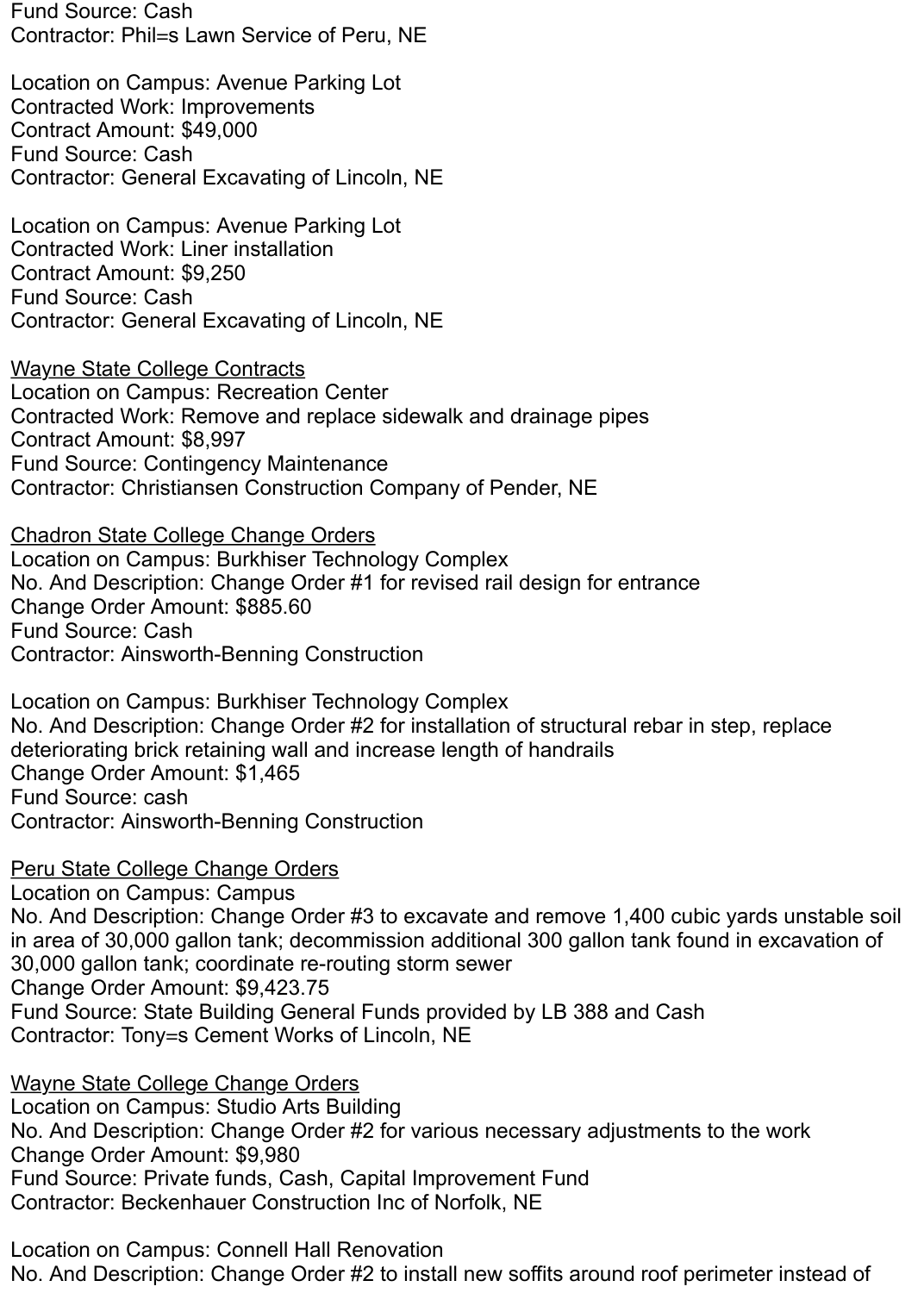refinish old Change Order Amount: \$9,658 Fund Source: State Building Fund Contractor: Beckenhauer Construction Inc of Norfolk, NE

Location on Campus: Connell Hall Renovation No. And Description: Change Order #3 for various necessary adjustments to the work Change Order Amount: \$9,982 Fund Source: State Building Fund Contractor: Beckenhauer Construction Inc of Norfolk, NE

Location on Campus: Connell Hall Renovation No. And Description: Change Order #5 for various necessary adjustments to the work Change Order Amount: \$9,447 Fund Source: State Building Fund Contractor: Beckenhauer Construction Inc of Norfolk, NE

## **LB309 Allocations**

Chadron State College Acceptance of \$103,740 for air quality correction in Math/Science building Allocation Date: 8/10/98 Allocation Amount: \$ 103,740 College Contribution: \$85,328 Total Project Cost: \$ 289,068

Retrieval of \$14,808.55 for Math/Science ADA modifications. Project complete. Allocation Date: 8/1/96 Allocation Amount: \$51,000.00 Project Cost: \$ 36,191.45 Total Amount Retrieved: \$14,808.55

Retrieval of \$16,915 for Campus underground steam condensate line. Project complete. Allocation Date: 6/3/97 Allocation Amount: \$ 85,000 Project Cost: \$ 68,085 Total Amount Retrieved: \$ 16,915

Wayne State College Acceptance of \$17,255 for Quonset roof repair, foundation and block work, and overhead doors Allocation Date: 8/10/98 Allocation Amount: \$17,255 College Contribution:\$3,045 Total Project Cost: \$20,300

**LB 309 Progress Reports** (attached to official minutes)

**Campus Physical Plant Reports** (attached to official minutes)

**1997-98 Year-End Revenue Bond Expenditure Reports** (attached to official minutes)

Mr. Renner moved and Ms. Grimes seconded a motion to approve the Consent Agenda. Christensen, Gigstad, Grimes, Kolkman, Lindau, Matzke and Renner; Badura, Funkhouser, and Hunke voted aye. Motion carried.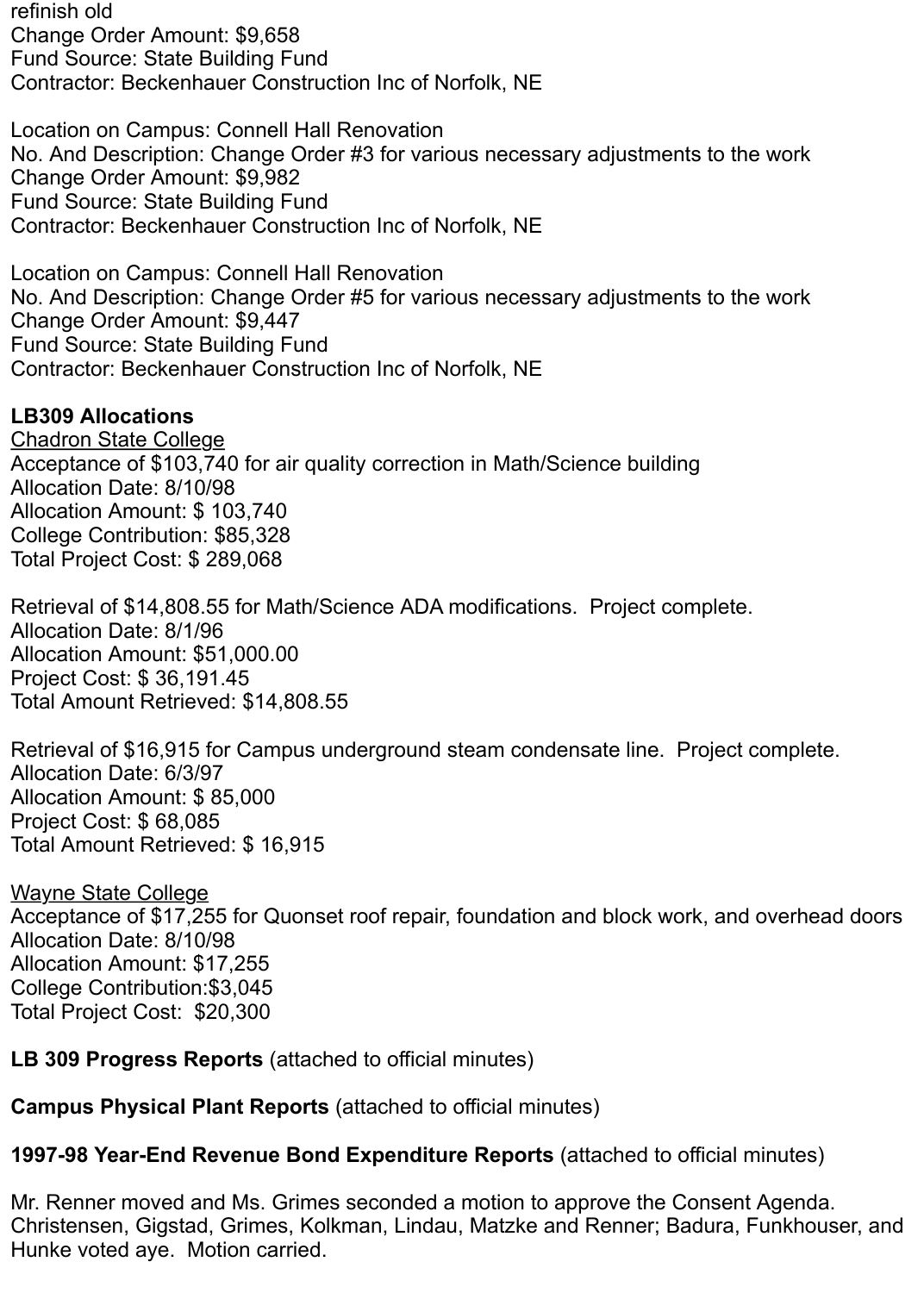#### **SUBCOMMITTEE AGENDA Academic Affairs, Student Life & Personnel Subcommittee Lee-Ellen Matzke, Chair**

#### **1997-98 Off-Campus Reports**

Ms. Matzke moved and Dr. Christensen seconded a motion to accept the report of Off-Campus, Early Entry and Correspondence Course offerings as submitted by each of the three State Colleges for fall 1997, and spring and summer 1998.

Christensen, Gigstad, Grimes, Kolkman, Lindau, Matzke and Renner; Badura, Funkhouser, and Hunke voted aye. Motion carried.

#### **Policy Manual Revision, Policy 3400: Tuition Remission**

Ms. Matzke moved and Dr. Gigstad seconded a motion to give first-round approval of Policy 3400: Tuition Remission to add the Phi Theta Kappa Community College Transfer Scholarship. Christensen, Gigstad, Grimes, Kolkman, Lindau, Matzke and Renner; Badura, Funkhouser, and Hunke voted aye. Motion carried.

#### **Chadron State College, Center for Excellence in Electronically Mediated Instruction**

Ms. Matzke moved and Ms. Grimes seconded a motion to approve the development of Chadron State College=s Center for Excellence in Electronically Mediated Instruction. Dr. Krepel distributed information previously shared during the budget process. He explained that educational and corporate entities could save money spent on training by using the experience of Chadron State College as a resource and training source. Personnel and equipment expenditures will be necessary to organize the Center. This proposal will next proceed for approval by the Coordinating Commission. Christensen, Gigstad, Grimes, Kolkman, Lindau, Matzke and Renner; Badura, Funkhouser, and Hunke voted aye. Motion carried.

#### **Business Affairs Subcommittee--Budget Jeff Renner, Chair**

#### **Write-Off of Uncollectible Accounts**

Mr. Renner moved and Ms. Grimes seconded a motion to approve the requests to write-off specific uncollectible student accounts as submitted by the State Colleges. Following campus attempts to collect past-due accounts, they are turned over to a collection agency. Those accounts deemed uncollectible by the collection agency(s) are brought to the Board of Trustees for write-off. Christensen, Gigstad, Grimes, Kolkman, Lindau, Matzke and Renner; Badura, Funkhouser, and Hunke voted aye. Motion carried.

#### **Business Affairs Subcommittee--Physical Plant Fran Grimes, Chair**

#### **Contracts and Change Orders**

Ms. Grimes moved and Mr. Renner seconded a motion to approve the following contracts and change orders as provided by the State Colleges:

Chadron State College Contracts Location on Campus: Math and Science Building Contracted Work: Professional Services for HVAC system Contract Amount: \$19,950 Fund Source: LB 1108, LB 309 and Cash Contractor: Olsson Associates

Peru State College Change Orders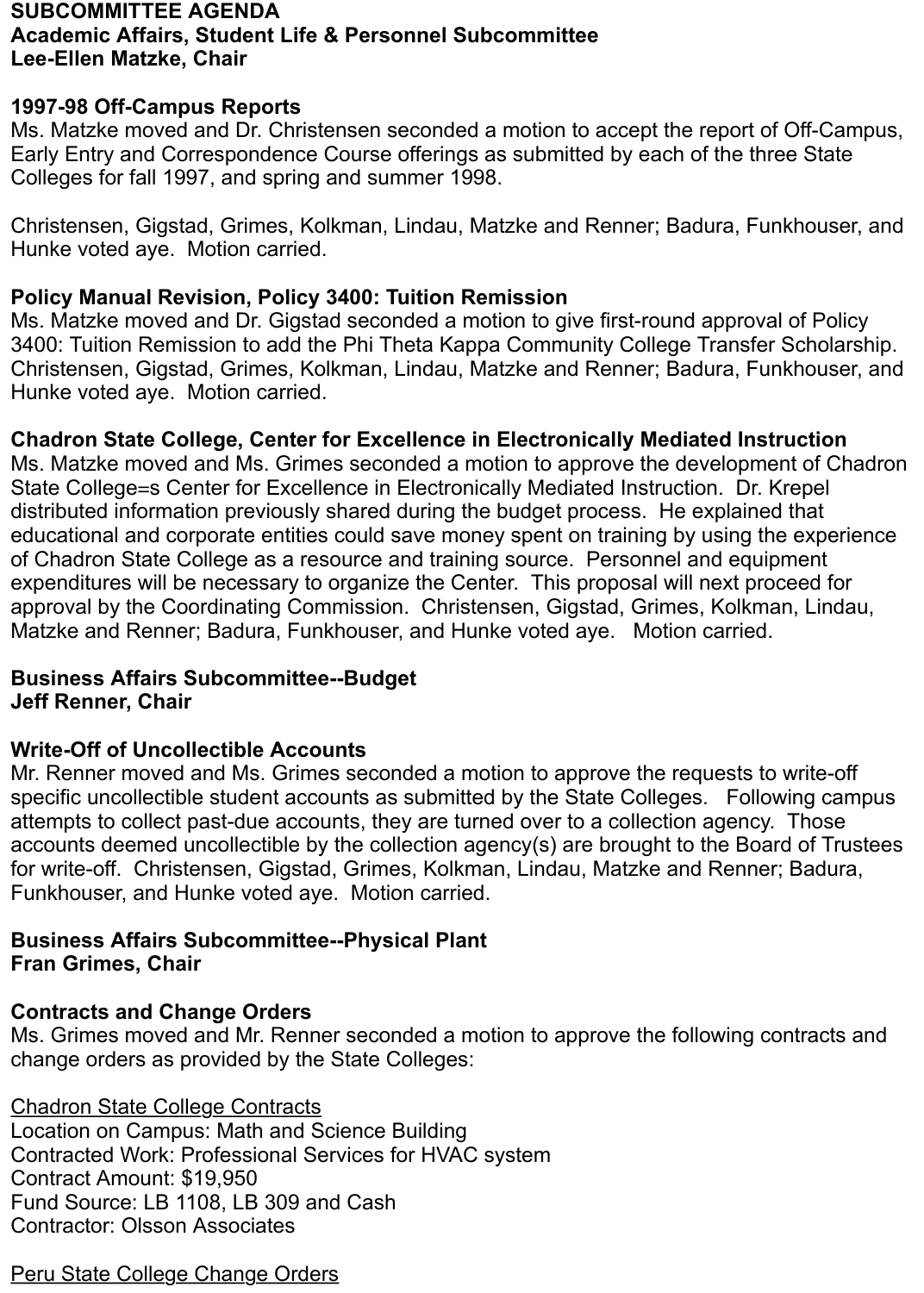Location on Campus: Campus No. And Description: #2 for additional excavation and rock for installation of 30,000 gallon tank Change Order Amount: \$13,668.58 Fund Source: LB 388 and Cash Contractor: Tony=s Cement Works of Lincoln, NE

Location on Campus: Campus No. And Description: #4 for 1115 cubic yards sand fill for back fill excavation of 30,000 gallon tank Change Order Amount: \$11,685.20 Fund Source: LB 388 and Cash Contractor: Tony=s Cement Works of Lincoln, NE

Wayne State College Change Orders Location on Campus: Connell Hall No. And Description: for leveling of floor slabs on lower and main floors Change Order Amount: \$16,883 Fund Source: State Building Fund Contractor: Beckenhauer Construction Inc of Norfolk, NE

Location on Campus: Connell Hall No. And Description: for removal, repair and leveling of floors on upper level of building Change Order Amount: \$73,299 Fund Source: State Building Fund Contractor: Beckenhauer Construction Inc of Norfolk, NE

Christensen, Gigstad, Grimes, Kolkman, Lindau, Matzke and Renner; Badura, Funkhouser, and Hunke voted aye. Motion carried.

#### **LB 1100 Projects, Selection of Architect(s)**

Ms. Grimes moved and Mr. Renner seconded a motion to authorize the following Screening and Selection Committees to solicit proposals for architectural services (where required) for the LB 1100 projects:

Screening Committee:

Three representatives from each campus, appointed by the respective President

Selection Committee: Fran Grimes, Physical Plant Committee Chair Lee-Ellen Matzke, Chadron Regional Board Member Al Gigstad, Peru Regional Board Member Sheryl Lindau, Wayne Regional Board Member Donna Nelson, Associate Executive Director for Fiscal & Facilities Mgmt State Building Division Representative One Representative from each Campus

Christensen, Gigstad, Grimes, Kolkman, Lindau, Matzke and Renner; Badura, Funkhouser and Hunke voted aye. Motion carried.

#### **Projects for LB 1100 Bond Proceeds** (information only)

The following projects, authorized in LB 1100 for possible use of bond proceeds, along with estimated costs for each were provided as information to the Board members.

#### Chadron State College---**Total \$2,785,680**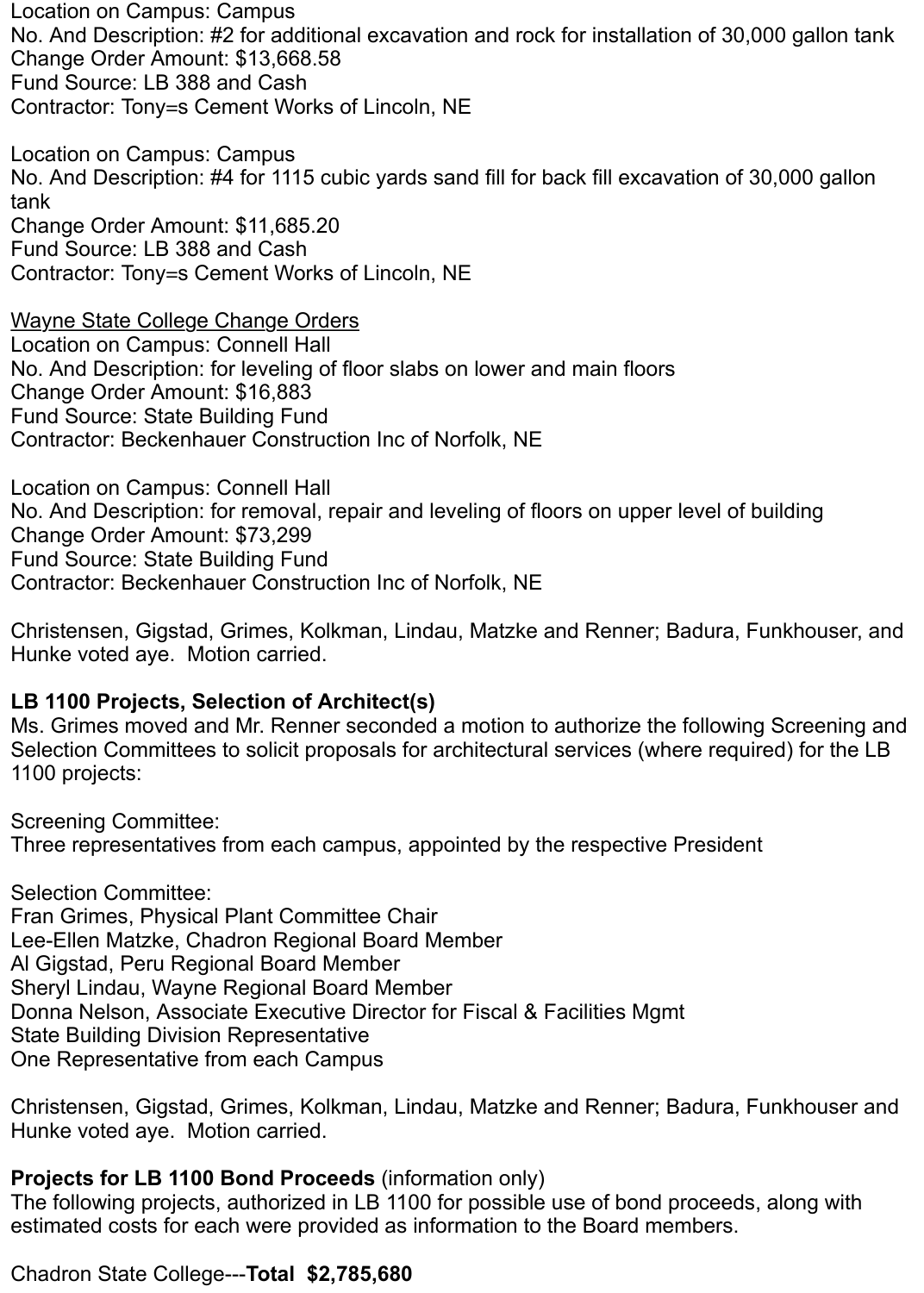Deferred maintenance, repair and renovation of **Administration Building**---\$742,000 \* Will require preparation of Program Statement

Deferred maintenance, repair and renovation of **Memorial Hall**---\$530,000 \* Will require preparation of Program Statement

Deferred maintenance, repair and renovation of **Math & Science Building**---\$325,420 \* Will require a Needs Statement

Deferred maintenance, repair and renovation of **Old Library---** \$848,000

- \* Will require preparation of Program Statement
- \* Private fund raising may be feasible for this project

Deferred maintenance, repair and renovation of **Reta King Library** --- \$340,260 \* Will require a Needs Statement

Peru State College---**Total \$9,628,673**

Deferred maintenance, repair and renovation of **Library** --- \$4,541,057

(April, 1998 updated budget was approved at \$5,071,066)

\* Has approved Program Statement and the project is the first priority in the System=s 1999-01 Capital Construction Budget Request

\* Includes an addition which cannot be funded with LB 1100 funds

Deferred maintenance, repair and renovation of **Hoyt Science Building**---\$3,570,700

- \* A program Statement will be prepared and submitted by December, 1998.
- \* Includes an addition which cannot be funded with LB 1100 funds
- \* Funds for this project have already been appropriated in LB 1138.

Deferred maintenance, repair and renovation of **Old Gymnasium**---\$997,658 \* Will require preparation of a Program Statement

Deferred maintenance, repair and renovation of **Power Plant** --- \$519,258

\* Will require preparation of a Program Statement

\* Clark Enersen is currently assessing problems with the facility

Wayne State College---**Total \$2,720,000**

Deferred maintenance, repair and renovation of **Broadcast Studio** ---\$185,000 \* Will need Needs Statement

Deferred maintenance, repair and renovation of **Hahn Administration Building** --- \$285,000 \* Will need Needs Statement

Deferred maintenance, repair and renovation of **Memorial Stadium** --- \$1,645,000 \* Will require preparation of a Program Statement. A Project Study has been completed for this project.

Deferred maintenance, repair and renovation of **Ramsey Theatre** --- \$285,000 \* Since submittal of the information to the Legislature for LB 1100, the scope for this project was changed to include an addition. An addition cannot be funded with LB 1100 funds.

\* The early budget for the addition and renovation was established at \$1,260,000.

\* A Program Statement has been approved and the budget is now established at \$1,936,716.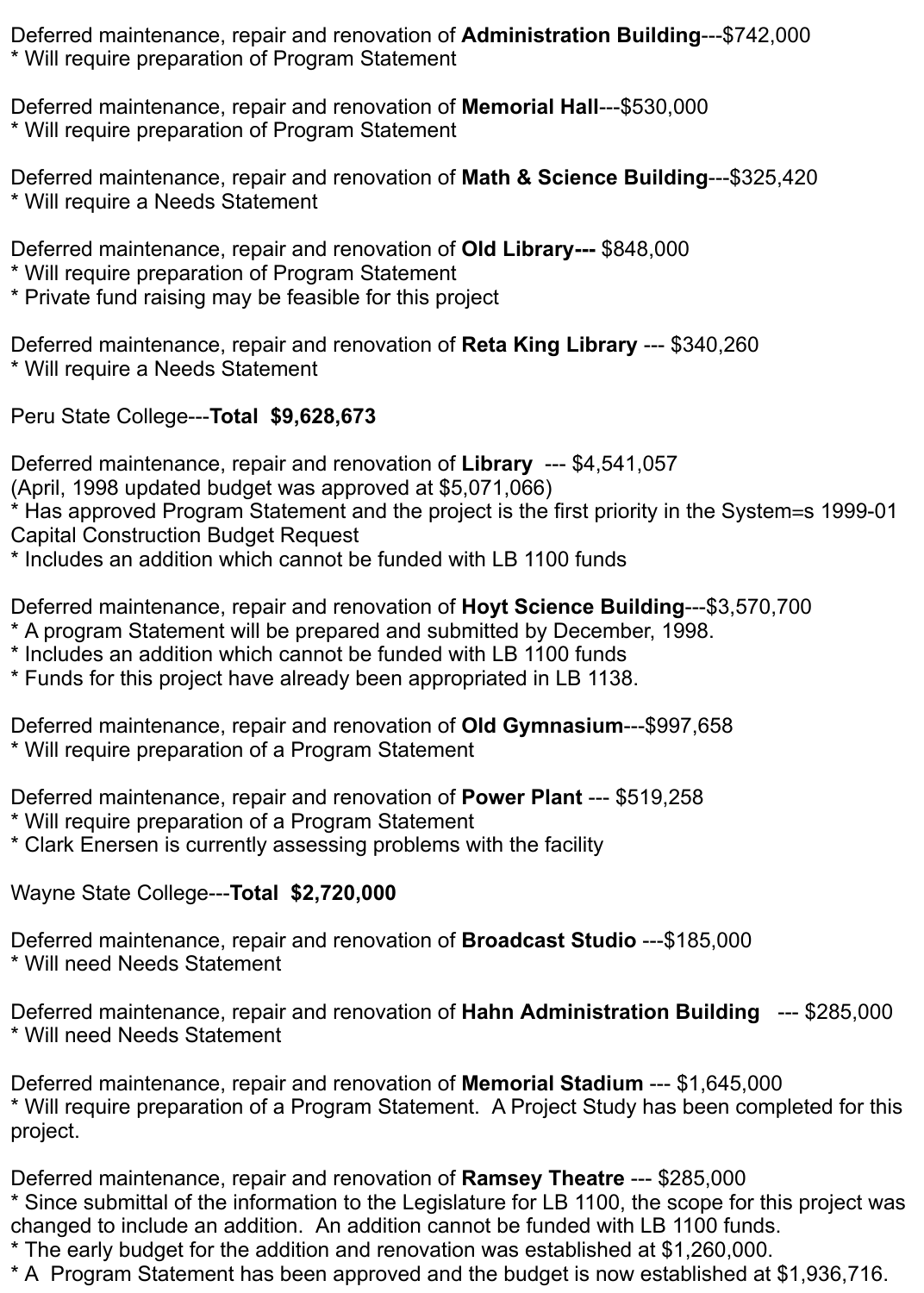\* Entire Project has been included in the System=s 1999-01 Capital Construction Budget request as priority # 2.

Deferred maintenance, repair and renovation of **Rice Auditorium** --- \$170,000 \* Will require a Needs Statement

Deferred maintenance, repair and renovation of **Telecommunications Classrooms** --- \$150,000

\* Will require a Needs Statement

#### **Peru State College, Science/Technology Facility Program Statement, Appointment of Architectural Firm**

Ms. Grimes moved and Mr. Renner seconded a motion to approve appointment of the firm of Clark Enersen Partners of Lincoln, NE, to provide architectural services in developing a Program Statement for the Peru State College Science/Technology Facility for a total fee of \$30,000 plus travel expenses (not-to-exceed \$2,000) for laboratory design consultant. Clark Enersen will be looking at two options: new space and renovation of the current facility. Christensen, Gigstad, Grimes, Kolkman, Lindau, Matzke and Renner; Badura, Funkhouser and Hunke voted aye. Motion carried.

### **Peru State College, Deficit Request, Fuel Tank Removal Project**

Ms. Grimes moved and Ms. Matzke seconded a motion to authorize Peru State College to submit a 1998-99 deficit request in the amount of \$190,000 for additional funds to cover the increased cost of additional fuel oil tank removal. Christensen, Gigstad, Grimes, Kolkman, Lindau, Matzke and Renner; Badura, Funkhouser and Hunke voted aye. Motion carried.

#### **Business Affairs Subcommittee--Revenue Bond Al Gigstad, Chair**

### **Wayne State College, Residence Hall Renovation Project, Extension of Architect Contract**

Dr. Gigstad moved and Mr. Renner seconded a motion to approve the extension of the architect=s contract for professional services for the Terrace Hall Renovation project at Wayne State College with Prochaska & Associates of Omaha, NE, through design development at a negotiated fee for basic services of \$38,130 plus reimbursables not to exceed \$5,000. All costs are to be paid from the Revenue Bond Surplus Fund. Christensen, Gigstad, Grimes, Kolkman, Lindau, Matzke and Renner; Badura, Funkhouser and Hunke voted aye. Motion carried.

#### **Legislative Affairs Subcommittee Al Gigstad, Chair**

Dr. Gigstad moved and Ms. Grimes seconded a motion to approve the appointment of Bruce Cutshall to serve as Lobbyist during 1999 for the Nebraska State College System. A fee of \$20,000 will be paid in four equal quarterly payments commencing January, 1999. Christensen, Gigstad, Grimes, Kolkman, Lindau, Matzke and Renner; Badura, Funkhouser and Hunke voted aye. Motion carried.

## **INFORMATION ITEMS**

## **Student Trustee and President=s Reports**

Dr. Flynn reported that the Peru State College Diversity Committee has begun plans for the campus diversity programs with an education session scheduled. A ASoutheast Nebraska Appreciation Day, @ sponsored by the Peru State College Foundation, will be held in October in conjunction with a football and volleyball game, to include a BBQ lunch. A number of searches are in process on campus, and Dr. Flynn expressed his appreciation of the interim appointees. Preliminary work is beginning for the NCATE and North Central self-study reports. He also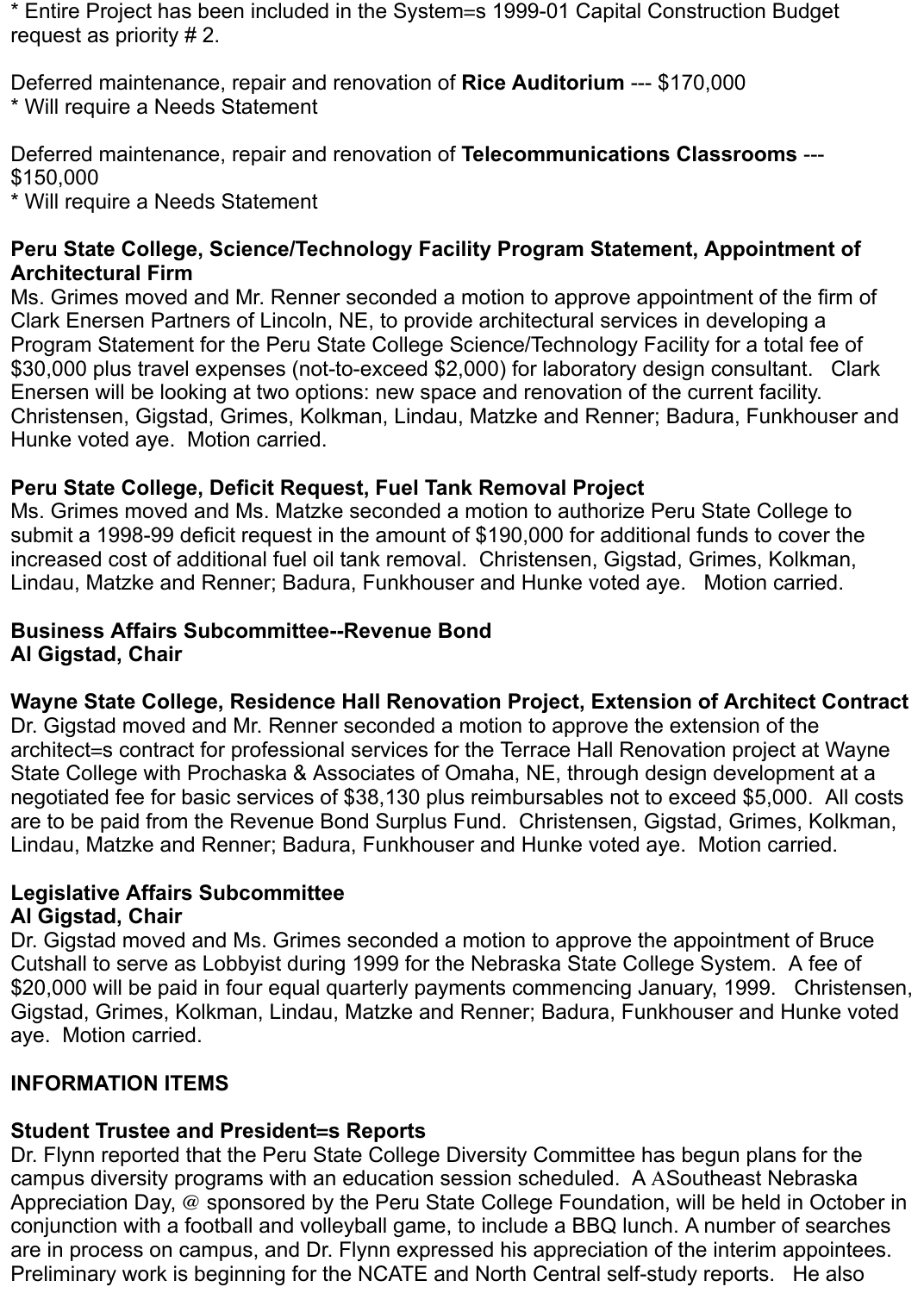reported that the campus is in good spirits concerning the recent media coverage of the Coordinating Commission=s study of Peru State College.

Mr. Funkhouser reported that the students at Peru State College are excited about recent changes on campus. He brought to the Board=s attention student concerns regarding power outages in the men=s dorm, Delzell Hall, and slow notification and/or payment from the financial aid office. Student Senate would like a clarification of what they can do with their publication fee. The proposal to move some of the offices in the Administration Building, namely the Residence Life Office, into the Student Center has met with student opposition. Mr. Funkhouser also requested, on behalf of the Student Senate, to grant an honorary degree to a student who recently died and was within one class of graduation. The Board asked that the issue be investigated. Students have expressed positive comments regarding the new leadership at Peru State College.

Dr. Flynn addressed the issues raised by Mr. Funkhouser and requested that campus concerns be brought to the President=s office. He had not been notified of some of the issues.

Dr. Halsey reported that fall enrollment Wayne State College is stable as compared to last year. Some very positive foundation gifts are in the wings, and will be reported on at the November Board meeting. Wayne State College=s association with Little Priest Tribal College is progressing and the College has received their accreditation status from the North Center Association. The campus computer software and operating systems are in place for the Year 2000 transition. The Nebraska Literature Festival was held on the campus with 500-600 participants. The campus Habitat for Humanity group experienced a night of homelessness on campus recently. A faculty development workshop is scheduled for October, as well as diversity workshops. A minority and foreign student forum was also held on campus recently. Mr. Soll reported that biennium budget proposals have been completed, and expressed his appreciation of Carolyn Murphy in the newly automated budget process. He is looking forward to sharing capital construction projects with Board members when they visit Wayne State College in November. Dr. Halsey announced that Student Trustee, Ms. Badura, will be leaving for a semester in France and wished her well.

Ms. Badura reported on the progress of work on Connell Hall and Student Senate meetings at Wayne State College. She also stated that there appears to be good campus involvement by students, with homecoming scheduled for this week. She also thanked the Board for the opportunity to serve as Student Trustee.

Dr. Krepel reported on Chadron State College=s slight decline in enrollment figures. A diversity plan is under development by the Diversity Committee and 96% of Chadron=s employees have attended sensitivity training workshops. Chadron was pleased to have the first student to register in the newly developed Western Governor=s University enroll in a class offered by Chadron State College. Several faculty and staff were recognized for their work in these projects. A meeting was held with the school superintendents located along Highway 20, at which time they expressed a real concern about the availability of teachers throughout the state, and expressed their appreciation of the role the State Colleges play in providing teachers. Dr. Krepel also reported that a project director has been hired for the Mari Sandoz Center. As requested by the Board at the August meeting, discussions with the McCook Economic Development were held on August 28, where they confirmed their commitment to developing a four-year college in McCook. Dr. Krepel also addressed the upcoming Tax Lid Initiative 413 to be placed on the ballot in November. The immediate impact on Chadron State College=s budget would be between \$650,000 - \$1.2 million, and would result in tuition increases and/or personnel and program cuts. Chadron=s new fact book was distributed and is also available on Chadron=s home page. Dr. Krepel thanked the Board for visiting Chadron State College.